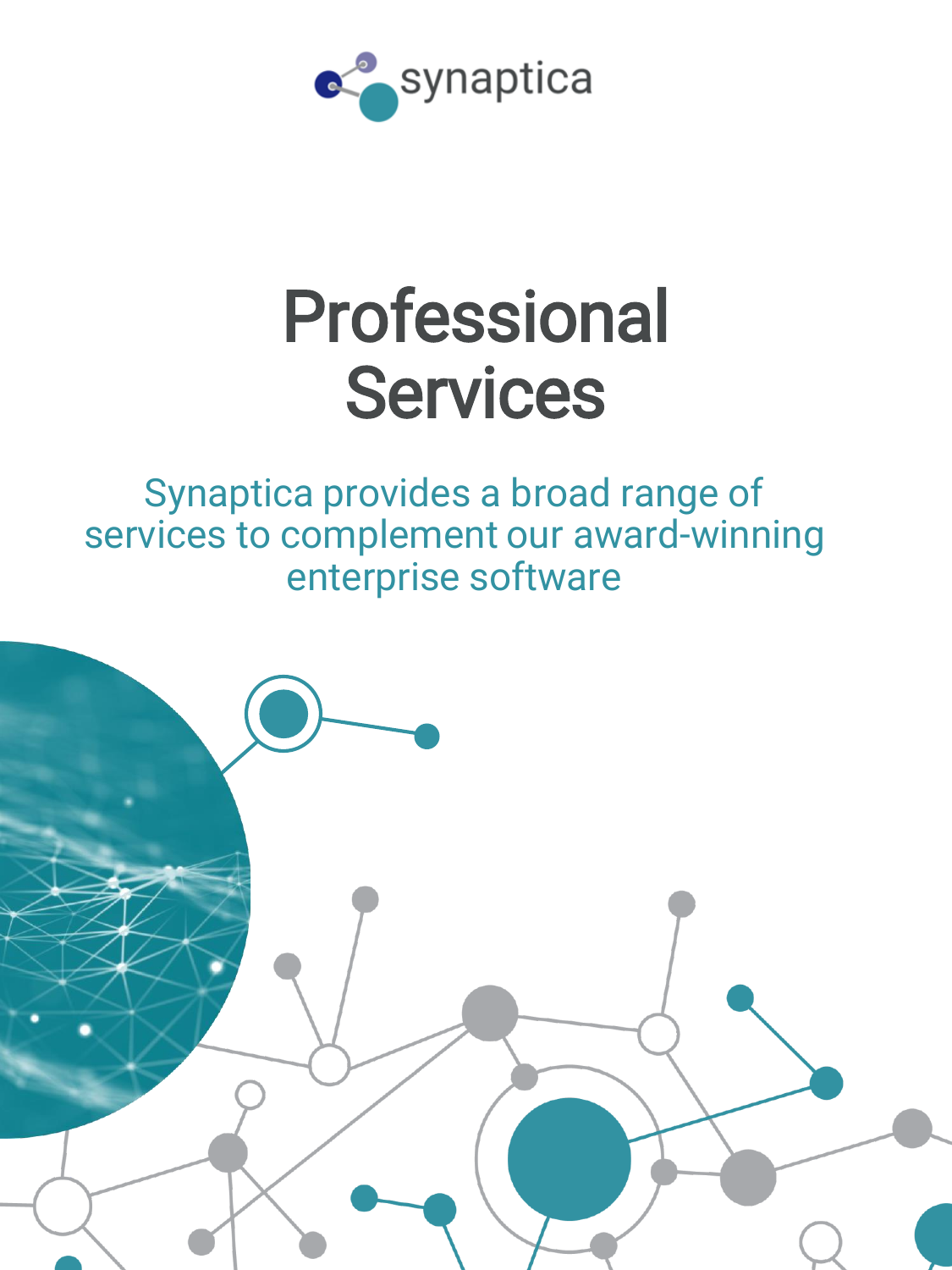Synaptica's Professional Services team have decades of experience to ensure the effective and smooth roll out of your enterprise taxonomy and ontology projects.

Synaptica's experienced team of experts will identify key business requirements and scope your project.

Our services are the foundation of a successful enterprise project.

Professional services consultancy delivers multiple benefits:

- o Analyze existing vocabularies and needs
- o Understand the potential of your content
- o Explore feasibility and solutions
- o Ensure a smooth and effective implementation
- o Streamline metadata management
- o Implement knowledge management best practices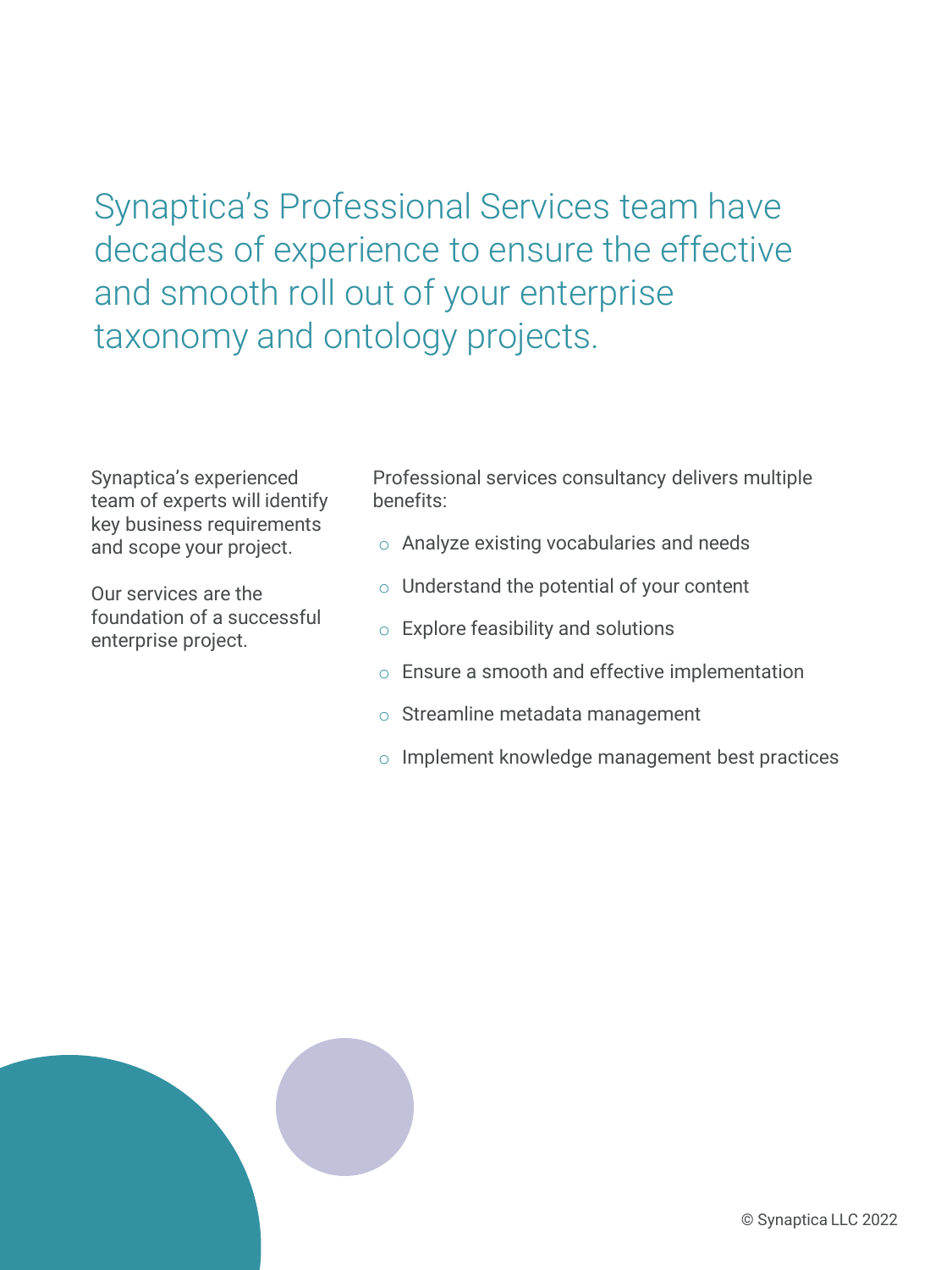

## What we do

- o Identify existing vocabularies and uses
- o Determine systems integration points
- o Align results with user behaviour
- o Review indexed content and other existing metadata
- o Identify third-party vocabularies that will improve results
- o Recommend vocabulary strategies and structures

Synaptica employ a comprehensive approach to ensure our solutions address your organization's strategic requirements.



## What to expect

- o A comprehensive report with an analysis of all vocabularies, systems, and processes
- o Recommendations on how to improve and enhance existing systems
- o Workflow of next steps and resources required
- o Identify tools and support to develop the project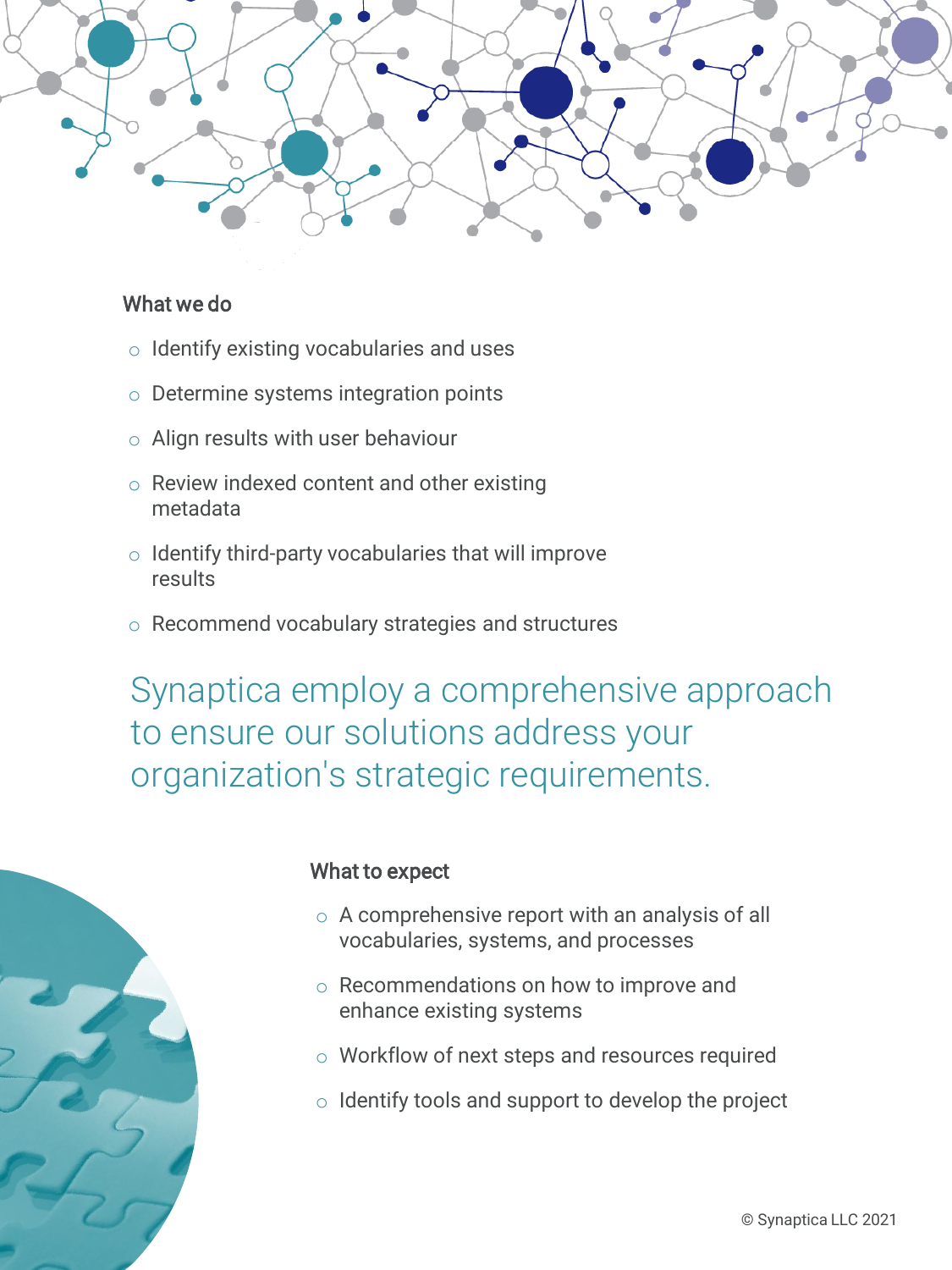